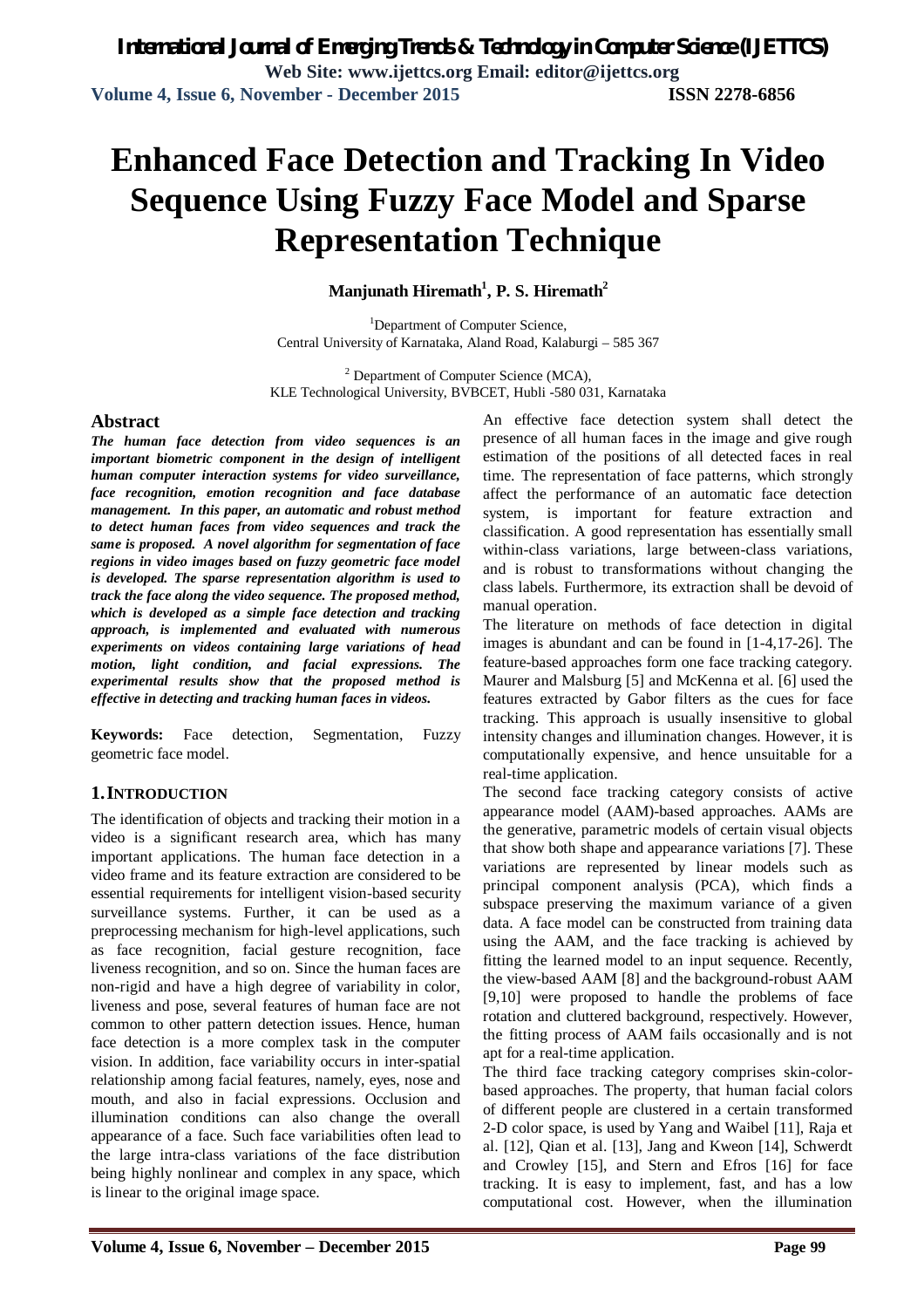## **Volume 4, Issue 6, November - December 2015 ISSN 2278-6856**

condition changes drastically and the background image has a skin-like color, it certainly fails to track the face. Color adaptation methods have been proposed to overcome this problem. Raja et al. [12] used a Gaussian mixture model to represent the skin-color model and updated the parameters over time as the illumination condition changed. Qian et al. [13] collected pixel samples whose filtering scores, based on the general color model, exceed a prescribed threshold and updated the color model. Jang and Kweon [14] proposed an adaptive color model which used the basic structure of condensation. Stern and Efros [16] used a number of different color models and switched the models during the tracking sequence. However, these approaches, which used only skin color as tracking cue, invariably misidentify skincolored objects in the background as faces.

In the present paper, a novel algorithm is proposed for the face detection in a video sequence of images based on fuzzy geometric face model, and for face tracking using the sparse representation based classification. The rest of this paper is organized as follows. The Section 2 describes the proposed method. The experimental results and discussion are given in the Section 3. The Section 4 concludes the paper.

#### **2. PROPOSED METHOD**

The proposed method for face detection and tracking in a video streaming comprises the following procedures: (i) Face detection using fuzzy geometric face model, (ii) Feature extraction using Gabor filter and HOG filter, (iii) Feature optimization using PCA, and (iv) Face tracking using sparse representation based classification (SRC) algorithm, which are described below.

#### **(i)Fuzzy geometric face model for face detection**

Firstly, different frames of the input video sequence are extracted. Then, select the first video frame as the key frame. The fuzzy geometric face model for face detection is applied[27,28] to the key frame as explained in the following: The extracted frame image is preprocessed and then the eyes are searched on the basis of geometrical knowledge of the symmetrical relations between eyes. The other prominent feature, namely, mouth, is searched with respect to the detected eyes using fuzzy rules, which are derived from the knowledge of the relative positions of the facial features in the human faces and the trapezoidal fuzzy membership functions to represent the uncertainty of the locations of the facial features due to variations in poses and facial expressions. A sample output of the face detection algorithm using fuzzy geometric face model is shown in the Figure 2.

rame 0017 pnc  $rac{1}{200}$ is. i.  $(a)$  $(b)$  $\infty$ 



#### **(ii) Feature extraction using Gabor filter and HOG filter**

In Gabor filter, the size of the input image is chosen in such a way that the filter results have always the same size after subsampling. Initially, all the training images are loaded and converted to grayscale to obtain a single

sample in each pixel. Grayscale images have only black and white color channels where black has high intensity information and white color has the least. All the images are resized to 160 ∗ 160 dimensions to obtain same number of feature vectors for all the images. The variables are initialized to calculate edge detection and rotation values and then the feature vector is constructed. In the best resolution level, Gabor filters extract fine image structures of a small image region. In the lower resolution levels, coarse image structures can be extracted over large regions.



**Figure 1**. Block diagram of the proposed method

The HOG filters are used as a feature descriptor to extract features from image. The descriptor counts the occurrences of gradient orientation and magnitude in localized portions of an image. The orientation binning is performed to obtain rotation values. Each pixel within the cell casts a weighted vote for an orientation-based histogram channel based on the values found in the gradient computation. The descriptor blocks are identified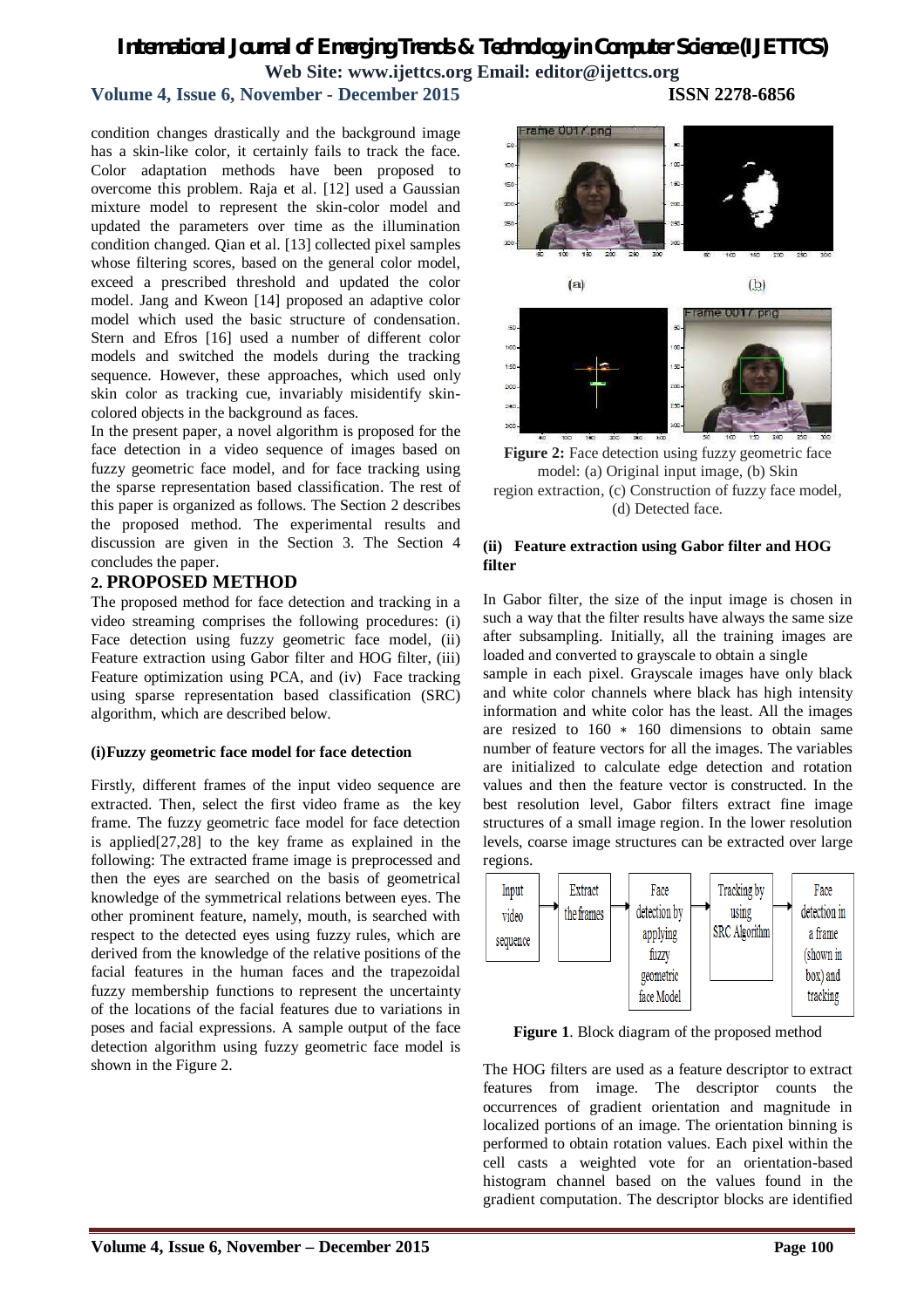# **Volume 4, Issue 6, November - December 2015 ISSN 2278-6856**

to perform normalization and to compute histogram, and then histograms of all cells are concatenated.

#### **(iii) Feature optimization using PCA**

The features obtained from Gabor and HOG filters are present in large dimensions, which often contain insignificant features and reduce the prediction accuracy. The dimensionality reduction of feature space is achieved by employing the principal component analysis (PCA). The feature vectors obtained by using PCA convert a set of observations of possibly correlated variables into a set of values of linearly uncorrelated variables.

#### **(iv) Sparse representation based classification (SRC) algorithm**

In SRC algorithm, the training gallery is given from a set of dictionary images and test face track is obtained from video data[29]. The sparsity weight parameter  $\lambda$  is initialized as 0.001. The description of the algorithm is as follows. Initially the training sample vector and test face track are given as an input. The feature vectors are normalized to unit length to solve the convex optimization equation. After normalization, the minimum coefficient vector for each track in a frame is obtained. Once the vectors are generated, the residuals are calculated for each class and the residual distribution is evaluated using sparsity index to predict the classes.

The main drawback of using convex optimization is that it uses minimum coefficient vector for each frame in test face track. Minimum coefficient vector may sometime lead to improper residuals during distribution which may lead to misclassification.

The algorithm of the proposed method is given below:

#### **Algorithm:**

**Step 1.** Input video sequence.

**Step 2.** Extract all the frames from the input video sequence, and then select the first video frame as the key frame.

**Step 3**. Apply the fuzzy geometric face model for searching the face region in the key frame using prominent face features, namely, eyes and mouth, to detect the face.

**Step 4**. Perform feature extraction using Gabor filter and HoG filter. Apply PCA for feature optimization.

**Step 5**. Select the next video frame and perform the sparse representation [29] algorithm to determine the object motion from one video frame to the next frame.

**Step 6**. Draw the rectangular box for the detected face in the next frame.

**Step 7.** Repeat the Step 5 and 6 till the end of the input video sequence, which results in tracking the detected face in the video sequence.

# **3.EXPERIMENTAL RESULTS AND DISCUSSION**

To illustrate and test the proposed method, the extensive and representative experiments are performed using the Honda/UCSD Video database. The Honda/UCSD Video Database provides a standard video database for

evaluating face detection, tracking and recognition algorithms. Each video sequence is recorded in an indoor environment at 15 frames per second, and each sequence lasted for at least 15 seconds. The resolution of each video sequence is 640x480. Every individual is recorded in at least two video sequences. In each video, the person rotates and turns his/her head in his/her own preferred order and speed, and typically in about 15 seconds, the individual is able to provide a wide range of different poses.

The Honda/UCSD Video Database contains two datasets. The first dataset is recorded by a SONY EVI-D30 camera at Honda Research Institute in 2002. It includes three different subsets, one each for training, testing, and occlusion testing. For proposed experiment only first data set is used. The implementation is done on Intel Core2Quad PC @ 2.60 GHz machine using MATLAB 7.0. The different frames of the input video sequence are extracted. The extracted frame image is preprocessed and then the facial features, namely, eyes and mouth, are searched by using fuzzy geometric face model, and then, the detected face is tracked by using SRC algorithm.

The experimental results are analyzed in terms of the two performance metrics, namely, precision and recall, which are defined as:

$$
Precision: P = \frac{A}{A+C} \times 100\%
$$

$$
R = \frac{A}{A+B} \times 100\%
$$
Recall:

where A is number of faces detected, B is number faces not detected, and C is the number of non-faces detected. The experimental results of the face detection using fuzzy geometric face model are given in Figure 3. The experimental results of tracking of face in video sequence are given in Figure 4.



**Figure 3.** Face detection using Fuzzy geometric face model

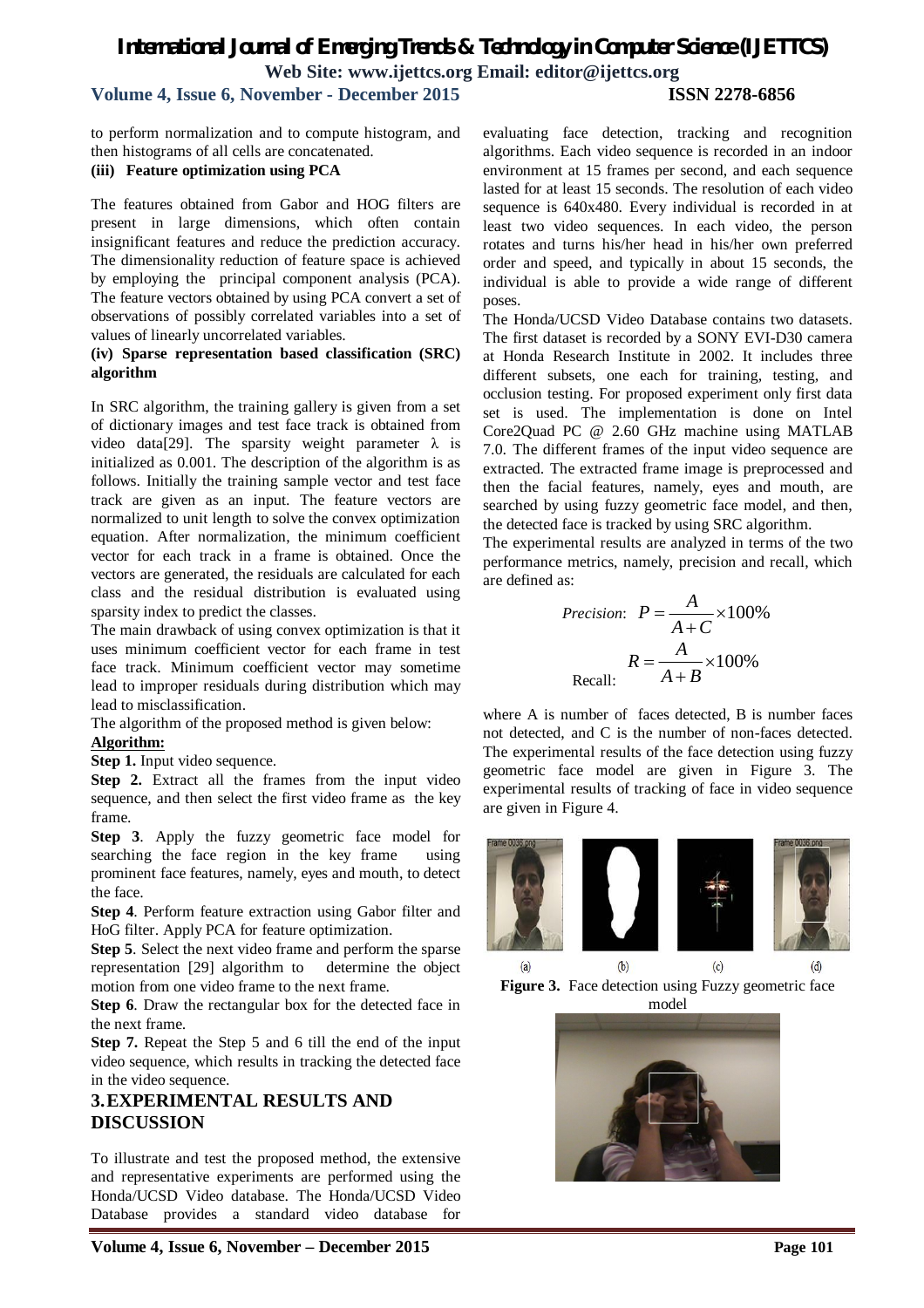# *International Journal of Emerging Trends & Technology in Computer Science (IJETTCS)* **Web Site: www.ijettcs.org Email: editor@ijettcs.org Volume 4, Issue 6, November - December 2015 ISSN 2278-6856**





**Figure 4.** Face tracking in video sequence using Sparse Representation based classification algorithm

The comparison of the tracking results obtained by the proposed method and other methods in the literature are shown in the Table 1.

## **4.CONCLUSION**

In this paper, a novel method of the detection and tracking of a face in a video is proposed. The detection of human face is achieved by using fuzzy geometric face model and face tracking is done by using sparse representation based classification algorithm. The single frontal face in the video frames with different motions, head tilts, lighting conditions, expressions and backgrounds are considered. The proposed approach yields better average detection and tracking, which is robust and runs in almost real time. It can be extended for multiple faces in a video sequence.

#### **REFERENCES**

- [1] A. Yilmaz, O. Javed and M. Shah, "Object tracking: A survey", ACMComput. Surv. 38(4) (2006).
- [2] Kinjal A Joshi, Darshak G, Thakore, "A survey on moving object detection and tracking in video surveillance system", International Journal of Soft Computing and Engineering Vol. 2, No. 3, 2012,pp.44-48.
- [3] Huafeng Wang, Yunhong Wang andYuanCao, "Video based face recognition: A Survey", World Academy of science, Engineeringand Technology, pp.293-301.
- [4] Andrea F. Abate, Michele Nappi, Daniel Riccio, Gabriele Sabatino, "2D and 3D face recognition: A survey", Pattern RecognitionLetters 28, 2007, pp.1885–1906.
- [5] T. Maurer, C. Malsburg, Tracking and learning graphs and pose on image sequences of faces, in: Proceedings of the International Conference onAutomatic Face and Gesture Recognition, 1996, pp. 176–181.
- [6] S. McKenna, S. Gong, R. Würtz, J. Tanner, D. Banin, Tracking facial feature points with Gabor wavelets and shape models, in: Proceedings of the International Conference on Audio and Video-based BiometricPerson Authentication, 1997, pp. 35–42.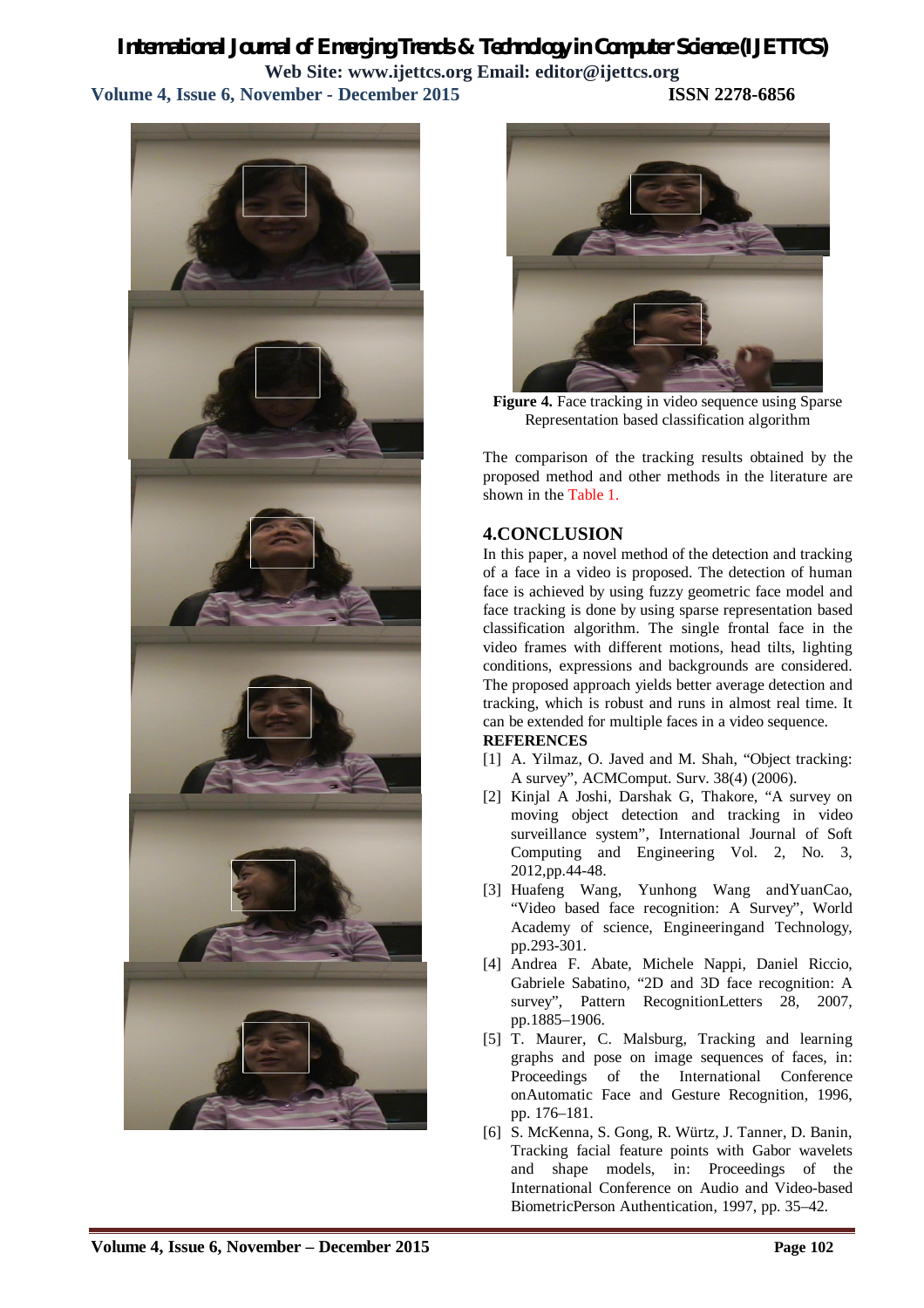**Volume 4, Issue 6, November - December 2015 ISSN 2278-6856**

- [7] T. Cootes, G. Edwards, C. Taylor, Active appearance models, in: Proceedings of the European Conference on Computer Vision, 1998, pp.484–498.
- [8] T. Cootes, G. Wheeler, K. Walker, C. Taylor, Viewbased activeappearance models, Image Vision Comput. 20 (9) (2002) 657–664.
- [9] J.-W. Sung, D. Kim, A background robust face tracking using active contour technique combined active appearance model, in: Proceedings of the International Conference on Biometrics, 2006, pp. 159–165.
- [10]J.-W. Sung, D. Kim, Large motion object tracking using active contour combined active appearance model, in: Proceedings of the International Conference on Computer Vision Systems, 2006, p. 31.
- [11]J. Yang, A. Waibel, A real-time face tracker, in: Proceedings of the IEEE Workshop on Applications of Computer Vision, 1996, pp. 142–147.
- [12]Y. Raja, S. McKenna, S. Gong, Colour model selection and adaptation in dynamic scenes, in: Proceedings of the European Conference onComputer Vision, 1998, pp. 460–474.
- [13]R. Qian, M. Sezan, K. Matthews, A robust real-time face tracking algorithm, in: Proceedings of the International Conference on Image Processing, 1998, pp. 131–135.
- [14]G. Jang, I. Kweon, Robust real-time face tracking using adaptive color model, in: Proceedings of the International Symposium on Mechatronics and Intelligent Mechanical System for 21 Century, 2000.
- [15] K. Schwerdt, J. Crowley, Robust face tracking using color, in: Proceedings of the International Conference on Automatic Face and Gesture Recognition, 2000, pp. 90–95.
- [16]H. Stern, B. Efros, Adaptive color space switching for tracking undervarying illumination, Image Vision Comput. 23 (3) (2005) 353–364.
- [17]S. Birchfield, An elliptical head tracker, in: Proceedings of the 31<sup>st</sup>Asilomar Conference, 1997, pp. 1710–1714.
- [18]M. Pardàs, E. Sayrol, A new approach to tracking with active contours, in: Proceedings of the International Conference on Image Processing,2000, pp. 259–262.
- [19]X. Bing, Y. Wei, C. Charoensak, Face contour tracking in video using active contour model, in: Proceedings of the European Conference onComputer Vision, 2004, pp. 1021–1024.
- [20]S. Birchfield, Elliptical head tracking using intensity gradients and color histograms, in: Proceedings of the Computer Vision and Pattern Recognition, 1998, pp. 232–237.
- [21]H.-S. Lee, D. Kim, S. Lee, Robust face tracking using skin color and facial shape, in: J. Kittler, M.S. Nixon (Eds.), Lecture Notes in Computer Science, vol. 2688, AVBPA, 2003, pp. 302–309.
- [22]M. Isard, A. Blake, Condensation-conditional density propagation for visual tracking, Int. J. Comput. Vision 29 (1) (1998) 5–28.
- [23]D. MacKay, Learning in graphical models, Introduction to Monte CarloMethods, MIT Press, 1998, pp. 175–204 (Chapter 7).
- [24]M. Isard, A. Blake, Icondensation: unifying low-level and high-level tracking in a stochastic framework, in: Proceedings of the EuropeanConference on Computer Vision, 1998, pp. 893–908.
- [25]A. Blake, M. Isard, Active Contours, Springer, Berlin, 1998.
- [26]A. Blake, M. Isard, D. Reynard, Learning to track the visual motion ofcontours, Int. J. Artif. Intell. 78 (1995) 101–134.
- [27]P. S. Hiremath, Manjunath Hiremath, " Fuzzy geometric face model for face detection based on skin color fusion model", Proceedings of International Conference on Advances in Computing Advances in Intelligent Systems and Computing, M. S. Ramaiah Institute of Technology, Bangalore, 4-6 July 2012, Vol.174, pp 977-982, DOI : 10.1007/978-81-322- 0740-5 118, Print ISBN-978-81-322-0739-9. Springer India (2012)
- [28]P. S. Hiremath, Manjunath Hiremath, "Fuzzy face model for face detection using eyes and mouth features", Proceedings of the 3rd International conference on Cognition and Recognition, 9-10 December 2011, Department of Studies in Computer Science, University of Mysore, Mysore, ICCR 2011.
- [29]Shruthi Nagendraa,∗, R. Baskarana and S. Abirami, "Video-Based Face Recognition and Face-Tracking using SparseRepresentation Based Categorization", Eleventh International Multi-Conference on Information Processing-2015 (IMCIP-2015).
- [30] Jifeng Ning, Lei Zhang, David Zhang and Chengke Wu, "Robust Object Tracking using Joint Color-texture Histogram", International Journal of Pattern Recognition and Artificial Intelligence Vol. 23, No. 7 (2009), pp.1245–1263
- [31]Shaohua Zhou, Rama Chellappa, Baback Moghaddam, "Visual Tracking and Recognition Using Appearance-Adaptive Models in Particle Filters", IEEE Transactions on Image Processing, Vol. 13, No. 11, 2004, pp. 1491-1506.
- [32]P. S. Hiremath, Manjunath Hiremath, Mahesh, "Face Detection and Tracking in Video Sequence using Fuzzy Geometric Face Model and Motion Estimation", International Journal of Computer Applications (0975-8887), Volume 58, No.15, November2012
- [33]P. S. Hiremath, Manjunath Hiremath, Mahesh, Face Detection and Tracking in Video Sequence using Fuzzy Geometric Face Model and Mean Shift, International Journal of Advanced Trends in Computer Science and Engineering, Vol.2 , No.1, Pages : 41-46 (2013), ISSN 2278-3091